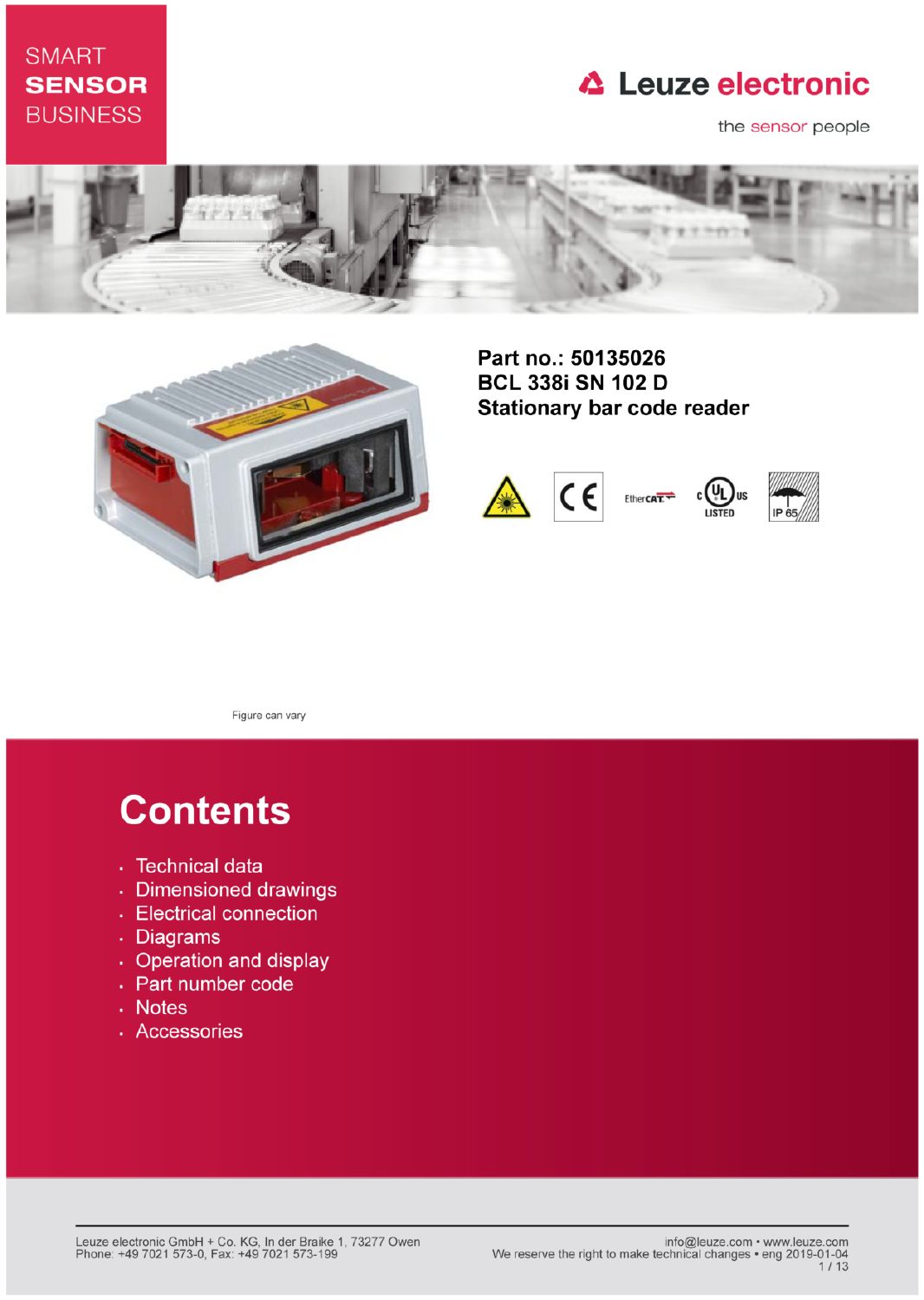## Part no.: 50135026 – BCL 338i SN 102 D – Stationary bar code reader

### **Technical data**

| <b>Basic data</b>                            |                                                                                                                                                                                    |  |  |
|----------------------------------------------|------------------------------------------------------------------------------------------------------------------------------------------------------------------------------------|--|--|
| Series                                       | <b>BCL 300i</b>                                                                                                                                                                    |  |  |
|                                              |                                                                                                                                                                                    |  |  |
| <b>Special design</b>                        |                                                                                                                                                                                    |  |  |
| Special design                               | Heating                                                                                                                                                                            |  |  |
|                                              |                                                                                                                                                                                    |  |  |
| <b>Functions</b>                             |                                                                                                                                                                                    |  |  |
| Functions                                    | AutoReflAct<br>AutoControl<br><b>LED</b> indicator<br>Reference code comparison<br>Alignment mode<br>Code fragment technology<br>AutoConfig                                        |  |  |
| <b>Characteristic parameters</b>             |                                                                                                                                                                                    |  |  |
| <b>MTTF</b>                                  | 110 years                                                                                                                                                                          |  |  |
|                                              |                                                                                                                                                                                    |  |  |
| <b>Read data</b>                             |                                                                                                                                                                                    |  |  |
| Code types, readable                         | Code 93<br>GS1 Databar Omnidirectional<br><b>UPC</b><br><b>EAN 8/13</b><br>Code 128<br>2/5 Interleaved<br><b>GS1 Databar Limited</b><br>GS1 Databar Expanded<br>Codabar<br>Code 39 |  |  |
| Scanning rate, typical                       | $1,000$ scans/s                                                                                                                                                                    |  |  |
| Bar codes per reading gate, max. number      | 64 Piece(s)                                                                                                                                                                        |  |  |
|                                              |                                                                                                                                                                                    |  |  |
| <b>Optical data</b>                          |                                                                                                                                                                                    |  |  |
| Reading distance                             | 50  160 mm                                                                                                                                                                         |  |  |
| Light source                                 | Laser, Red                                                                                                                                                                         |  |  |
| Laser light wavelength                       | 655 nm                                                                                                                                                                             |  |  |
| Laser class                                  | 2, IEC/EN 60825-1:2007                                                                                                                                                             |  |  |
| Transmitted-signal shape                     | Continuous                                                                                                                                                                         |  |  |
| Usable opening angle (reading field opening) | 60°                                                                                                                                                                                |  |  |
| Module size                                  | $0.1270.2$ mm                                                                                                                                                                      |  |  |
| Reading method                               | Line scanner                                                                                                                                                                       |  |  |
| Beam deflection<br>Light beam exit           | Via rotating polygon wheel<br>Front                                                                                                                                                |  |  |
|                                              |                                                                                                                                                                                    |  |  |
| <b>Electrical data</b>                       |                                                                                                                                                                                    |  |  |
| Protective circuit                           | Polarity reversal protection                                                                                                                                                       |  |  |
| Performance data                             |                                                                                                                                                                                    |  |  |
| Supply voltage U <sub>B</sub>                | 18  30 V, DC                                                                                                                                                                       |  |  |
| Power consumption, max.                      | 27 W                                                                                                                                                                               |  |  |
| <b>Inputs/outputs selectable</b>             |                                                                                                                                                                                    |  |  |
| Output current, max.                         | 60 mA                                                                                                                                                                              |  |  |
| Number of inputs/outputs selectable          | 2 Piece(s)                                                                                                                                                                         |  |  |
| Input current, max.                          | 8 mA                                                                                                                                                                               |  |  |
|                                              |                                                                                                                                                                                    |  |  |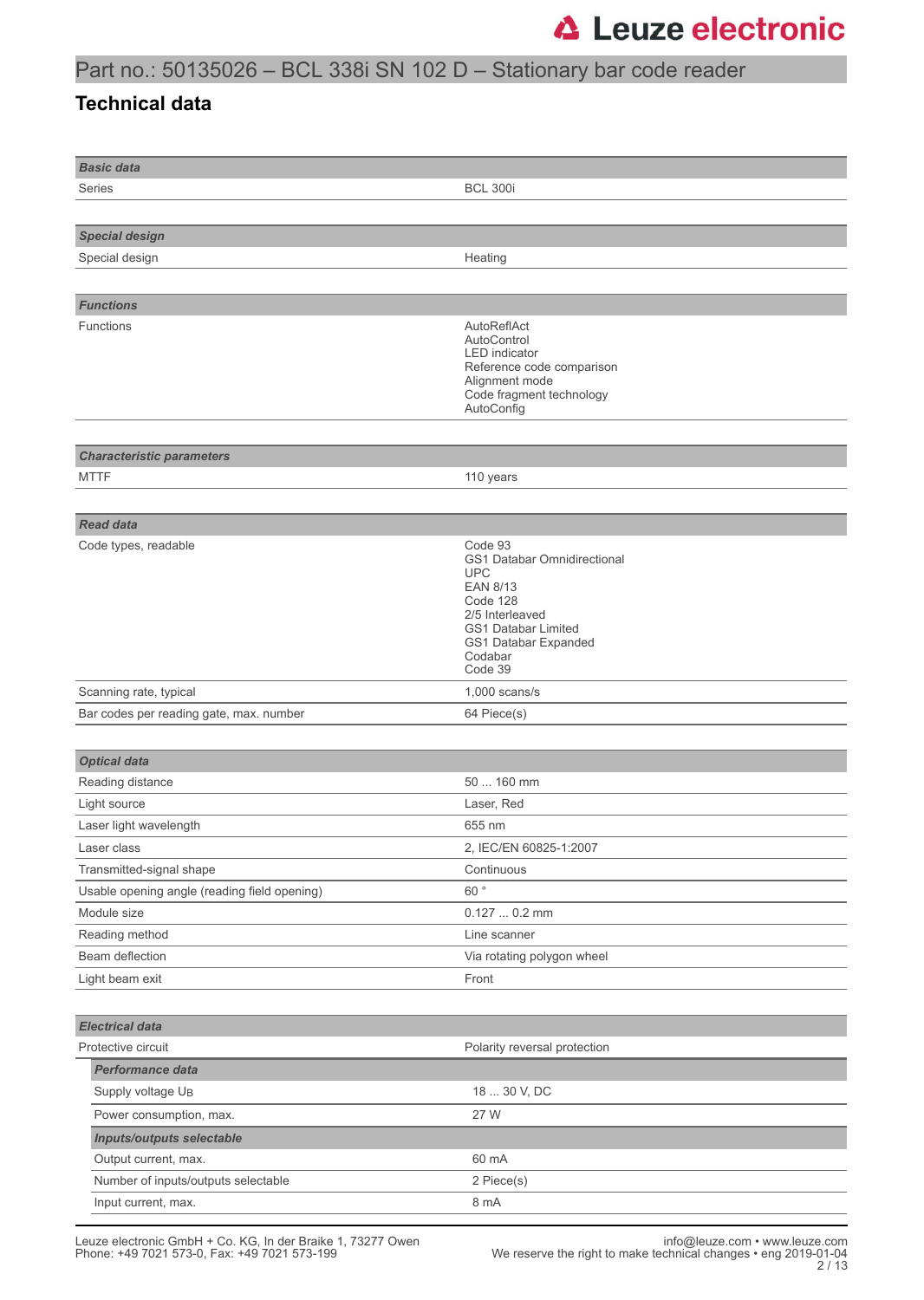## Part no.: 50135026 – BCL 338i SN 102 D – Stationary bar code reader

| <b>Interface</b>                   |                                                       |  |  |  |  |
|------------------------------------|-------------------------------------------------------|--|--|--|--|
| Type                               | EtherCAT                                              |  |  |  |  |
| <b>EtherCAT</b>                    |                                                       |  |  |  |  |
| Function                           | Process                                               |  |  |  |  |
| Transmission protocol              | EtherCAT, CoE and EoE                                 |  |  |  |  |
|                                    |                                                       |  |  |  |  |
| Service interface                  |                                                       |  |  |  |  |
| Type                               | <b>USB</b>                                            |  |  |  |  |
| <b>USB</b>                         |                                                       |  |  |  |  |
| Function                           | Service                                               |  |  |  |  |
|                                    | Configuration via software                            |  |  |  |  |
|                                    |                                                       |  |  |  |  |
| <b>Connection</b>                  |                                                       |  |  |  |  |
| Number of connections              | 1 Piece(s)                                            |  |  |  |  |
| <b>Connection 1</b>                |                                                       |  |  |  |  |
| Type of connection                 | Plug connector                                        |  |  |  |  |
| Function                           | Service interface                                     |  |  |  |  |
|                                    | PWR / SW IN/OUT<br>Data interface                     |  |  |  |  |
|                                    | <b>BUS OUT</b><br>Connection to device                |  |  |  |  |
|                                    | <b>BUS IN</b>                                         |  |  |  |  |
| No. of pins                        | 32-pin                                                |  |  |  |  |
| <b>Type</b>                        | Male                                                  |  |  |  |  |
|                                    |                                                       |  |  |  |  |
| <b>Mechanical data</b>             |                                                       |  |  |  |  |
| Design                             | Cubic                                                 |  |  |  |  |
| Dimension (W x H x L)              | 95 mm x 44 mm x 68 mm                                 |  |  |  |  |
| Housing material                   | Metal, Diecast aluminum                               |  |  |  |  |
| Lens cover material                | Glass                                                 |  |  |  |  |
| Net weight                         | 290 g                                                 |  |  |  |  |
| Housing color                      | Red<br><b>Black</b>                                   |  |  |  |  |
| Type of fastening                  | Dovetail grooves<br>Fastening on back                 |  |  |  |  |
|                                    | Via optional mounting device                          |  |  |  |  |
|                                    |                                                       |  |  |  |  |
| <b>Operation and display</b>       |                                                       |  |  |  |  |
| Type of display                    | LED<br>Monochromatic graphic display, 128 x 32 pixels |  |  |  |  |
| Number of LEDs                     | 2 Piece(s)                                            |  |  |  |  |
| Type of configuration              | Via web browser                                       |  |  |  |  |
|                                    |                                                       |  |  |  |  |
| <b>Environmental data</b>          |                                                       |  |  |  |  |
| Ambient temperature, operation     | $-3540 °C$                                            |  |  |  |  |
| Ambient temperature, storage       | -20  70 °C                                            |  |  |  |  |
| Relative humidity (non-condensing) | $090%$                                                |  |  |  |  |
|                                    |                                                       |  |  |  |  |
| <b>Certifications</b>              |                                                       |  |  |  |  |
| Degree of protection               | IP 65                                                 |  |  |  |  |
| Protection class                   | Ш                                                     |  |  |  |  |
| Certifications                     | c UL US                                               |  |  |  |  |
|                                    |                                                       |  |  |  |  |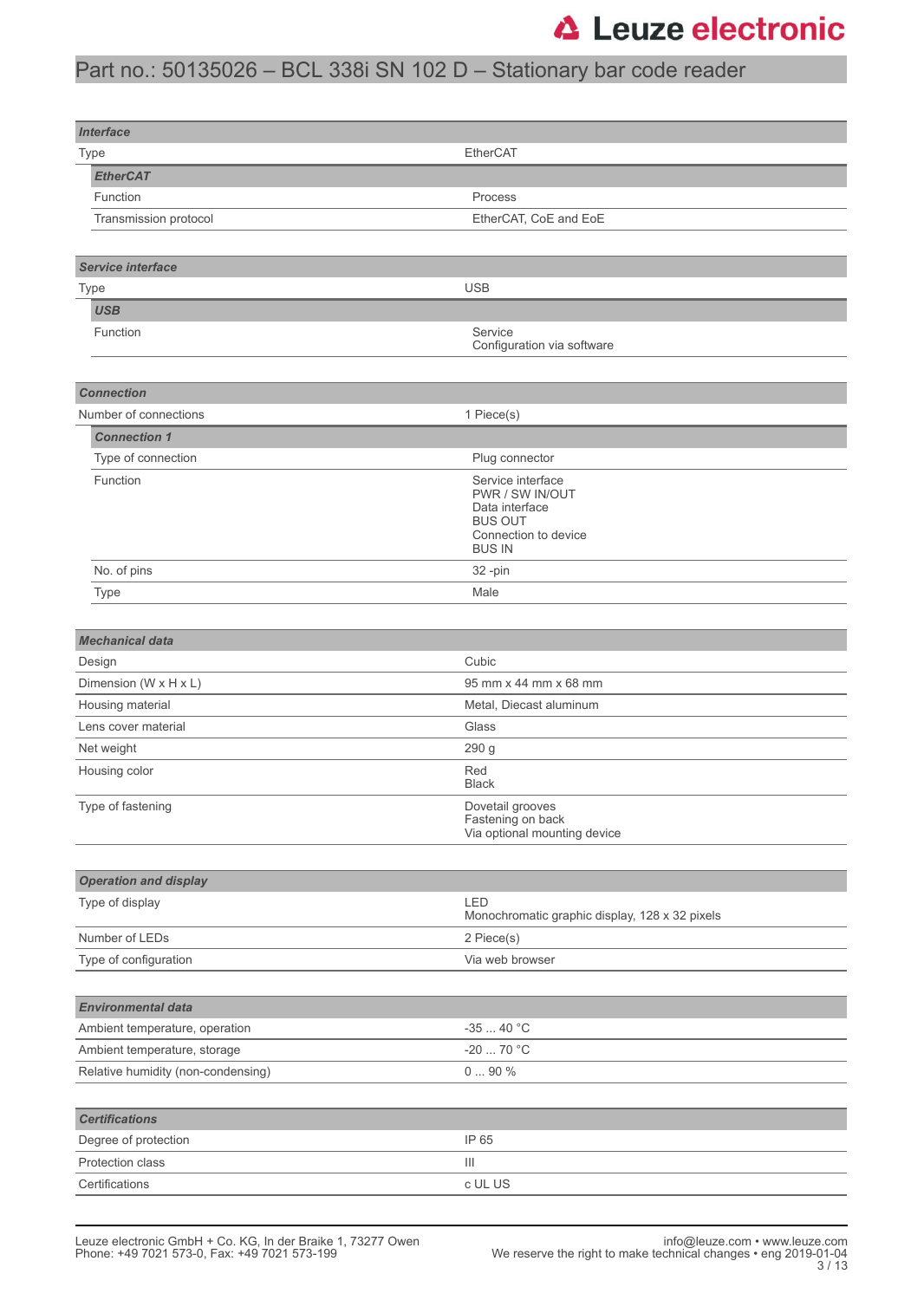## Part no.: 50135026 – BCL 338i SN 102 D – Stationary bar code reader

| Test procedure for EMC in accordance with standard              | EN 61000-4-2, 3, -4, -6<br>EN 55022 |
|-----------------------------------------------------------------|-------------------------------------|
| Test procedure for shock in accordance with standard            | IEC 60068-2-27, test Ea             |
| Test procedure for continuous shock in accordance with standard | IEC 60068-2-29, test Eb             |
| Test procedure for vibration in accordance with standard        | IEC 60068-2-6, test Fc              |
|                                                                 |                                     |
| <b>Classification</b>                                           |                                     |

| eCl@ss 8.0      | 27280102 |
|-----------------|----------|
| eCl@ss 9.0      | 27280102 |
| <b>ETIM 5.0</b> | EC002550 |
| ETIM 6.0        | EC002550 |

### **Dimensioned drawings**

All dimensions in millimeters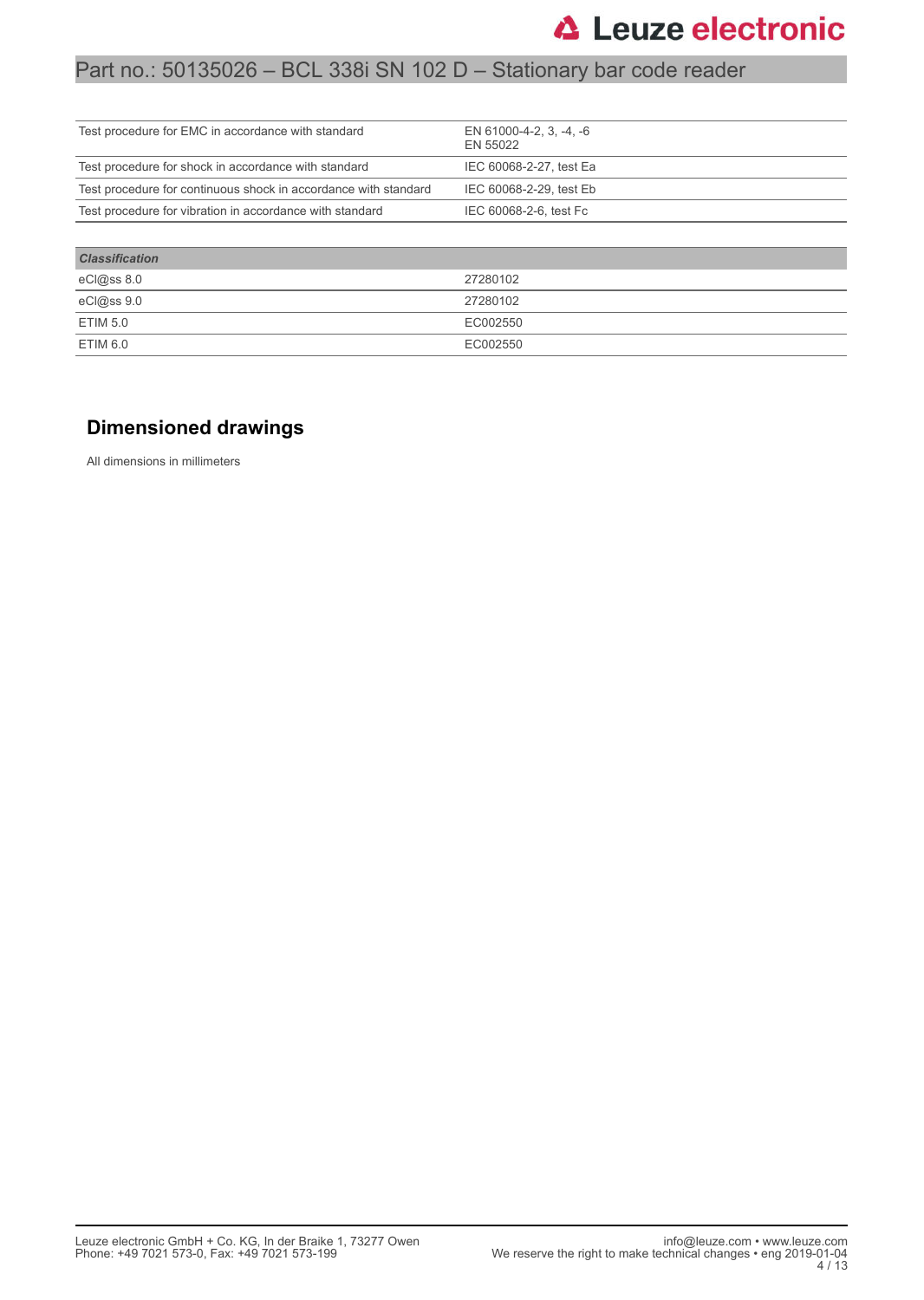Part no.: 50135026 – BCL 338i SN 102 D – Stationary bar code reader





### **Electrical connection**

| Connection 1       |                |
|--------------------|----------------|
| Type of connection | Plug connector |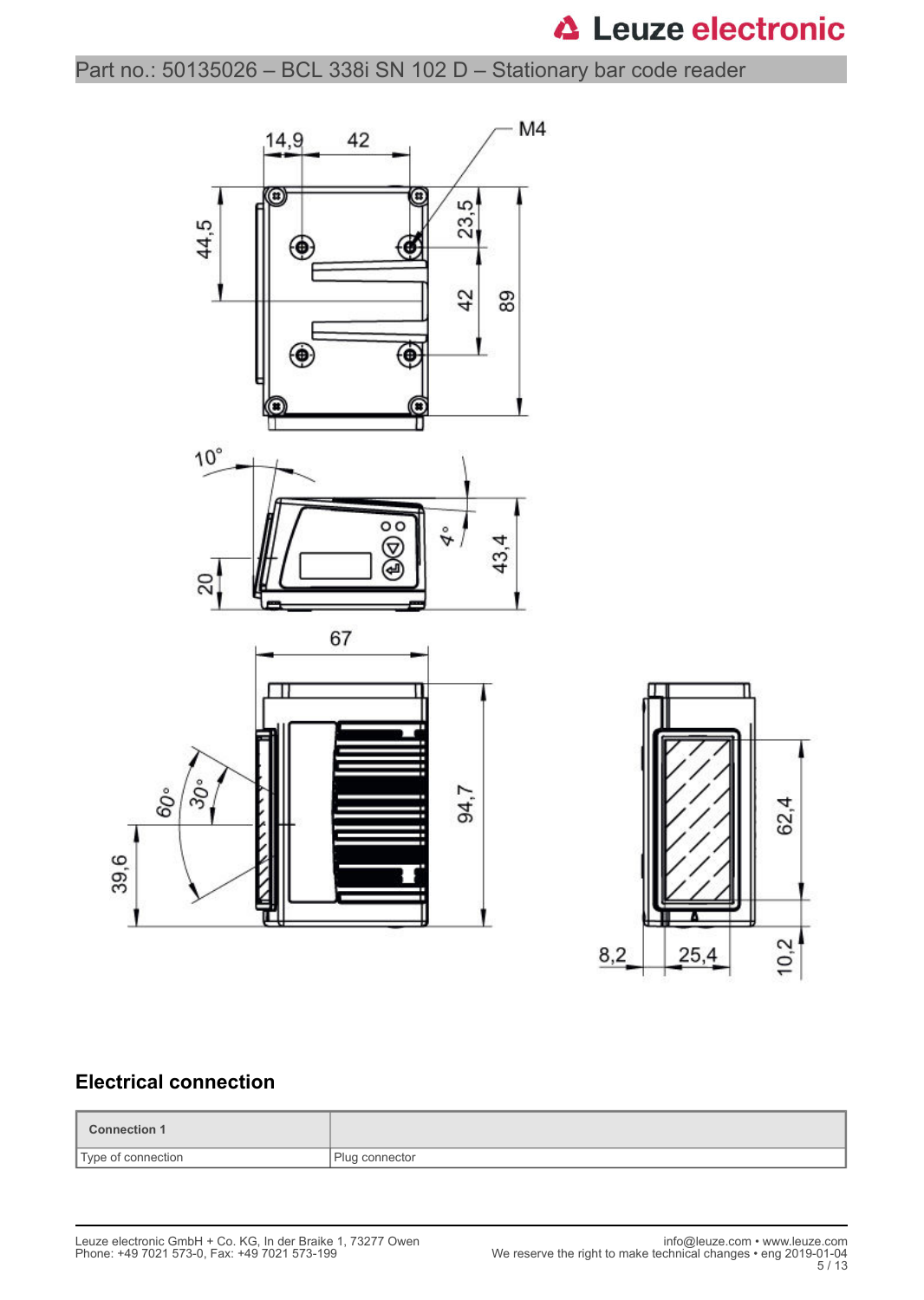## Part no.: 50135026 – BCL 338i SN 102 D – Stationary bar code reader

| <b>Connection 1</b> |                                                                                                                      |
|---------------------|----------------------------------------------------------------------------------------------------------------------|
| Function            | Service interface<br><b>IPWR / SW IN/OUT</b><br>Data interface<br><b>BUS OUT</b><br>Connection to device<br>I BUS IN |
| No. of pins         | 32 -pin                                                                                                              |
| Type                | Male                                                                                                                 |

### **Diagrams**

### Reading field curve



x Reading field distance [mm] y Reading field width [mm]

### **Operation and display**

### LEDs

| <b>LED</b> |                            | <b>Display</b> | <b>Meaning</b>                  |  |
|------------|----------------------------|----------------|---------------------------------|--|
|            | <b>PWR</b> Green, flashing |                | Device ok, initialization phase |  |
|            | Green, continuous light    |                | Device OK                       |  |

Leuze electronic GmbH + Co. KG, In der Braike 1, 73277 Owen info@leuze.com • www.leuze.com Phone: +49 7021 573-0, Fax: +49 7021 573-199 We reserve the right to make technical changes • eng 2019-01-04

6 / 13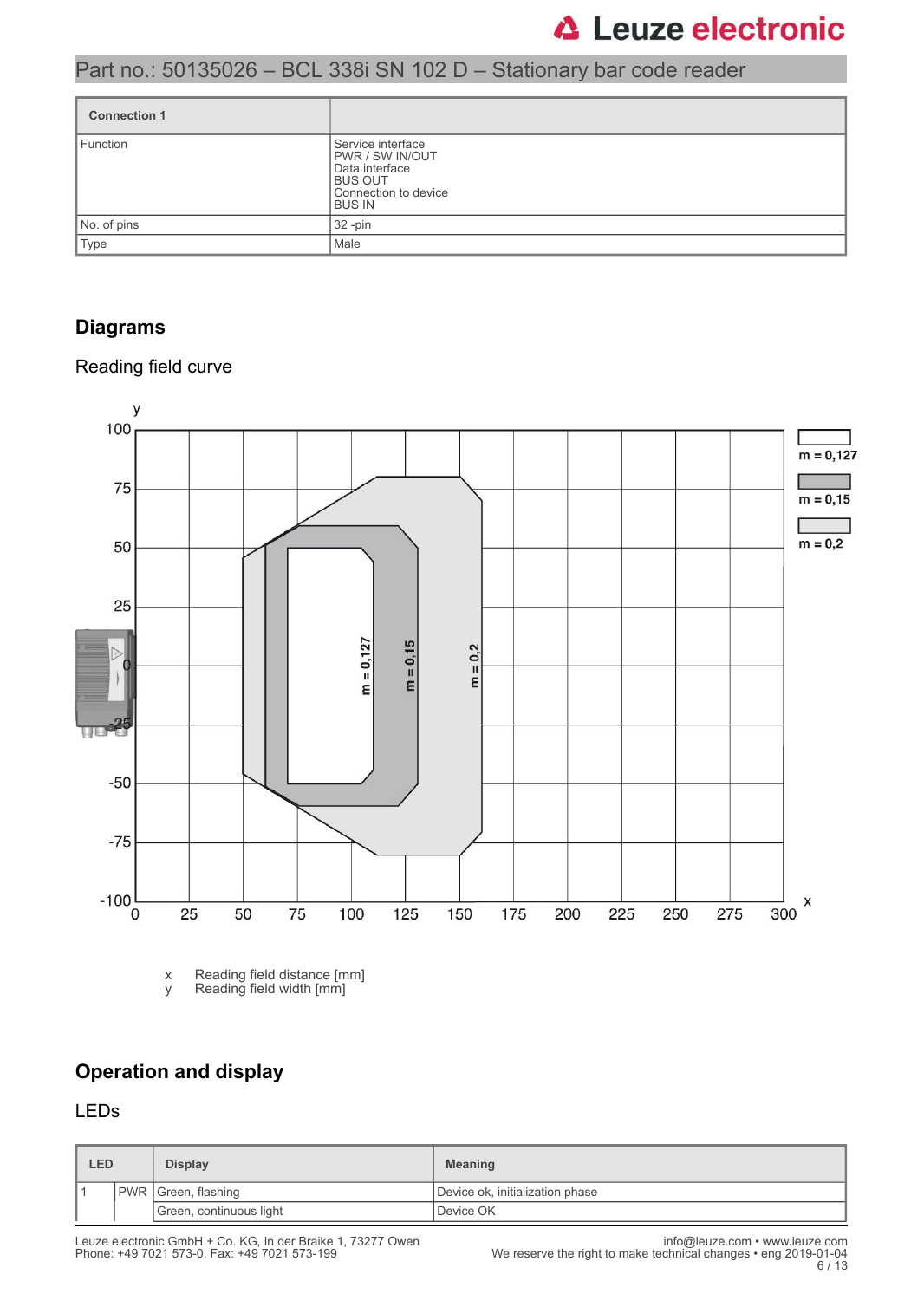## Part no.: 50135026 – BCL 338i SN 102 D – Stationary bar code reader

| <b>LED</b> |                                                                                              | <b>Display</b>          | <b>Meaning</b>         |
|------------|----------------------------------------------------------------------------------------------|-------------------------|------------------------|
|            | Green, briefly off - on<br>green, briefly off - briefly red - on<br>Orange, continuous light |                         | Reading successful     |
|            |                                                                                              |                         | Reading not successful |
|            |                                                                                              |                         | Service mode           |
|            |                                                                                              | Red, flashing           | Device OK, warning set |
|            |                                                                                              | Red, continuous light   | Error, device error    |
|            | <b>BUS</b>                                                                                   | Green, flashing         | Initialization         |
|            |                                                                                              | Green, continuous light | Bus operation ok       |
|            |                                                                                              | Red, flashing           | Communication error    |
|            |                                                                                              | Red, continuous light   | Bus error              |

### **Part number code**

Part designation: **BCL XXXX YYZ AAA BB**

| <b>BCL</b>  | <b>Operating principle:</b><br>BCL: bar code reader                                                                                                                                                                     |  |  |  |
|-------------|-------------------------------------------------------------------------------------------------------------------------------------------------------------------------------------------------------------------------|--|--|--|
| <b>XXXX</b> | Series/interface (integrated fieldbus technology):<br>300i: RS 232 / RS 422 (stand-alone)<br>301i: RS 485 (multiNet slave)<br>304i: PROFIBUS DP<br>308i: EtherNet TCP/IP, UDP<br>348i: PROFINET RT<br>358i: EtherNet/IP |  |  |  |
| <b>YY</b>   | <b>Scanning principle:</b><br>S: line scanner (single line)<br>R1: line scanner (raster)<br>O: oscillating-mirror scanner (oscillating mirror)                                                                          |  |  |  |
| Ζ           | Optics:<br>N: High Density (close)<br>M: Medium Density (medium distance)<br>F: Low Density (remote)<br>L: Long Range (very large distances)<br>J: ink-jet (depending on the application)                               |  |  |  |
| AAA         | <b>Beam exit:</b><br>100: lateral<br>$102:$ front                                                                                                                                                                       |  |  |  |
| <b>BB</b>   | <b>Special equipment:</b><br>D: with display<br>H: with heating<br>DH: optionally with display and heating<br>P: plastic exit window                                                                                    |  |  |  |

### **Notes**

- This product is not a safety sensor and is not intended as personnel protection.
- The product may only be put into operation by competent persons.
- Only use the product in accordance with its intended use.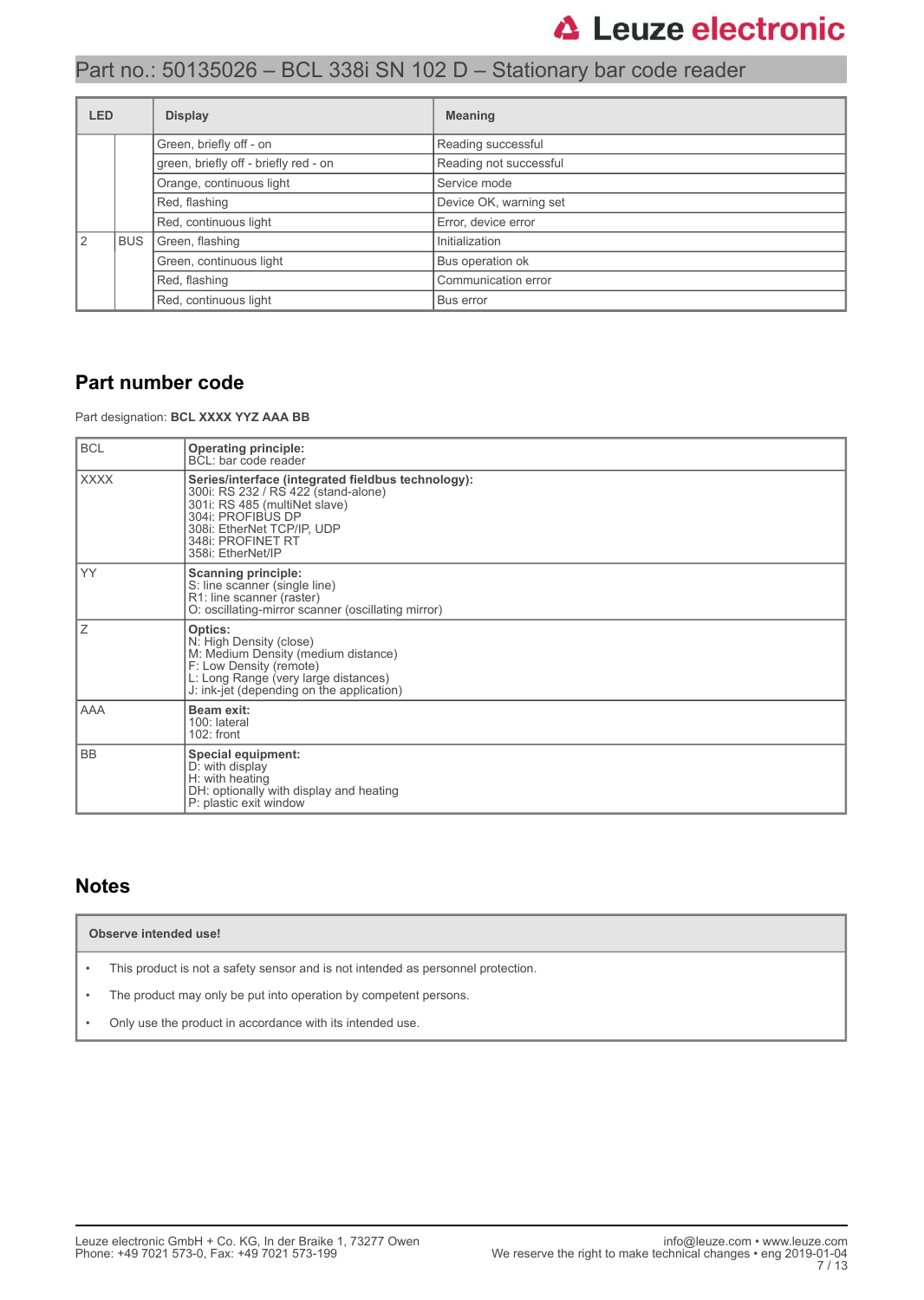### Part no.: 50135026 – BCL 338i SN 102 D – Stationary bar code reader

#### **WARNING! LASER RADIATION – LASER CLASS 2**

#### **Never look directly into the beam!**

The device satisfies the requirements of IEC 60825-1:2007 (EN 60825-1:2007) safety regulations for a product of **laser class 2** as well as<br>the U.S. 21 CFR 1040.10 regulations with deviations corresponding to "Laser Notice

- Never look directly into the laser beam or in the direction of reflected laser beams! If you look into the beam path over a longer time period, there is a risk of injury to the retina.
- Do not point the laser beam of the device at persons!
- Interrupt the laser beam using a non-transparent, non-reflective object if the laser beam is accidentally directed towards a person.
- When mounting and aligning the device, avoid reflections of the laser beam off reflective surfaces!
- CAUTION! Use of controls or adjustments or performance of procedures other than specified herein may result in hazardous light exposure.
- Observe the applicable statutory and local laser protection regulations.
- The device must not be tampered with and must not be changed in any way. There are no user-serviceable parts inside the device. Repairs must only be performed by Leuze electronic GmbH + Co. KG.

#### **NOTE**

#### **Affix laser information and warning signs!**

Laser information and warning signs are affixed to the device. In addition, self-adhesive laser information and warning signs (stick-on labels) are supplied in several languages.

- Affix the laser information sheet to the device in the language appropriate for the place of use. When using the device in the US, use the stick-on label with the "Complies with 21 CFR 1040.10" note.
- Affix the laser information and warning signs near the device if no signs are attached to the device (e.g. because the device is too small) or if the attached laser information and warning signs are concealed due to the installation position.
- Affix the laser information and warning signs so that they are legible without exposing the reader to the laser radiation of the device or other optical radiation.

### **Accessories**

### Connection technology - Connection cables

|       | Part no. | <b>Designation</b>         | <b>Article</b>   | <b>Description</b>                                                                                                                                          |
|-------|----------|----------------------------|------------------|-------------------------------------------------------------------------------------------------------------------------------------------------------------|
| ALLI. | 50132077 | KD U-M12-5A-<br>$V1-020$   | Connection cable | Connection 1: Connector, M12, Axial, Female, A-coded, 5-pin<br>Connection 2: Open end<br>Shielded: No<br>Cable length: 2,000 mm<br>Sheathing material: PVC  |
| \HJ.  | 50132079 | KD U-M12-5A-<br>$V1 - 050$ | Connection cable | Connection 1: Connector, M12, Axial, Female, A-coded, 5-pin<br>Connection 2: Open end<br>Shielded: No<br>Cable length: 5,000 mm<br>Sheathing material: PVC  |
| ALLI. | 50132080 | KD U-M12-5A-<br>$V1 - 100$ | Connection cable | Connection 1: Connector, M12, Axial, Female, A-coded, 5-pin<br>Connection 2: Open end<br>Shielded: No<br>Cable length: 10,000 mm<br>Sheathing material: PVC |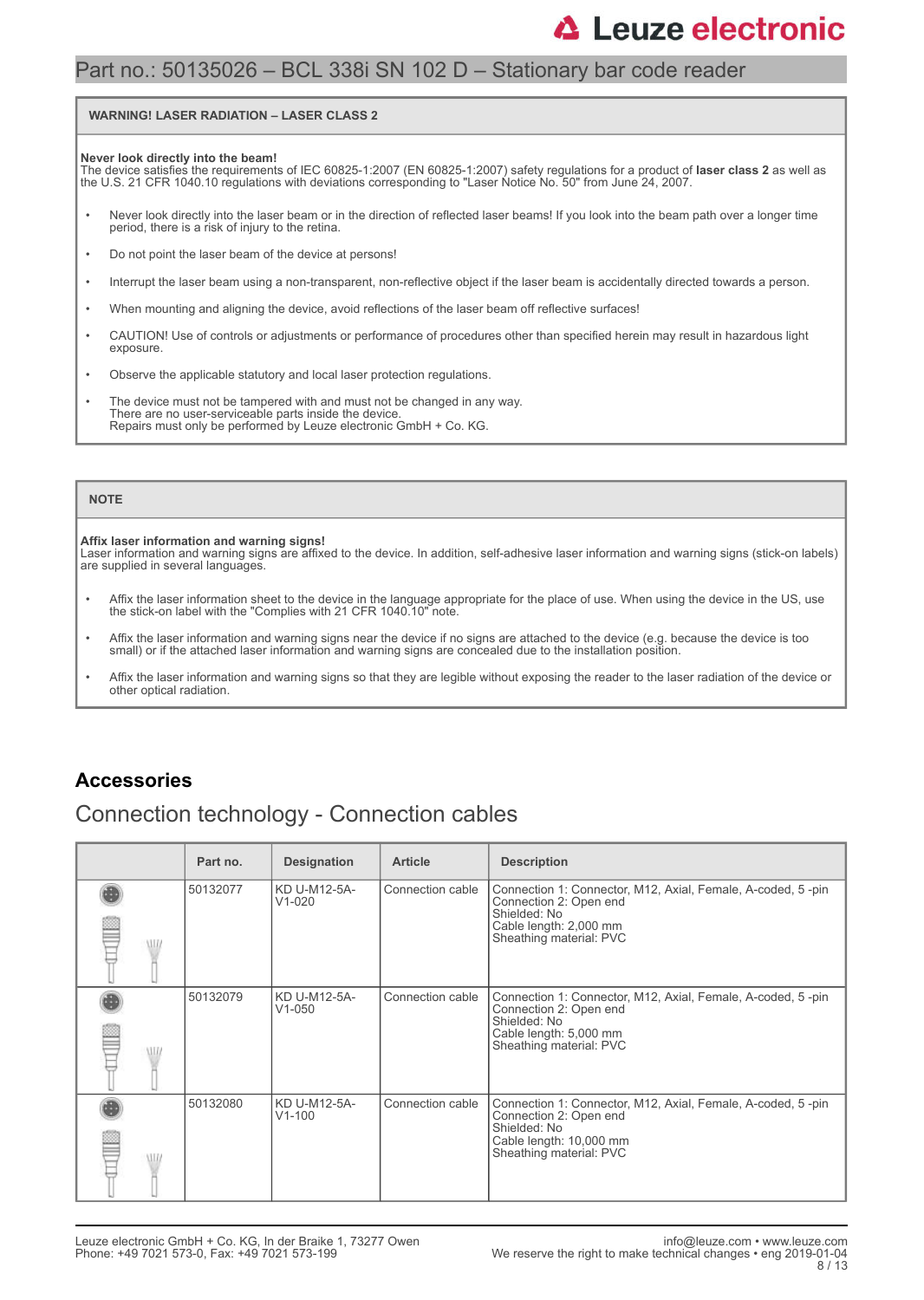## Part no.: 50135026 – BCL 338i SN 102 D – Stationary bar code reader

|             | Part no. | <b>Designation</b>             | <b>Article</b>   | <b>Description</b>                                                                                                                                                                              |
|-------------|----------|--------------------------------|------------------|-------------------------------------------------------------------------------------------------------------------------------------------------------------------------------------------------|
| <b>ATIV</b> | 50132432 | KD U-M12-5A-<br>$V1 - 300$     | Connection cable | Connection 1: Connector, M12, Axial, Female, A-coded, 5-pin<br>Connection 2: Open end<br>Shielded: No<br>Cable length: 30,000 mm<br>Sheathing material: PVC                                     |
|             | 50135073 | <b>KS ET-M12-4A-</b><br>P7-020 | Connection cable | Suitable for interface: Ethernet<br>Connection 1: Connector, M12, Axial, Male, D-coded, 4 -pin<br>Connection 2: Open end<br>Shielded: Yes<br>Cable length: 2,000 mm<br>Sheathing material: PUR  |
| W           | 50135074 | <b>KS ET-M12-4A-</b><br>P7-050 | Connection cable | Suitable for interface: Ethernet<br>Connection 1: Connector, M12, Axial, Male, D-coded, 4 -pin<br>Connection 2: Open end<br>Shielded: Yes<br>Cable length: 5,000 mm<br>Sheathing material: PUR  |
| W           | 50135075 | <b>KS ET-M12-4A-</b><br>P7-100 | Connection cable | Suitable for interface: Ethernet<br>Connection 1: Connector, M12, Axial, Male, D-coded, 4-pin<br>Connection 2: Open end<br>Shielded: Yes<br>Cable length: 10,000 mm<br>Sheathing material: PUR  |
| W           | 50135076 | <b>KS ET-M12-4A-</b><br>P7-150 | Connection cable | Suitable for interface: Ethernet<br>Connection 1: Connector, M12, Axial, Male, D-coded, 4-pin<br>Connection 2: Open end<br>Shielded: Yes<br>Cable length: 15,000 mm<br>Sheathing material: PUR  |
|             | 50135077 | <b>KS ET-M12-4A-</b><br>P7-300 | Connection cable | Suitable for interface: Ethernet<br>Connection 1: Connector, M12, Axial, Male, D-coded, 4 -pin<br>Connection 2: Open end<br>Shielded: Yes<br>Cable length: 30,000 mm<br>Sheathing material: PUR |

## Connection technology - Interconnection cables

|        |          | Part no. | <b>Designation</b>              | <b>Article</b>           | <b>Description</b>                                                                                                                                                                                                                |
|--------|----------|----------|---------------------------------|--------------------------|-----------------------------------------------------------------------------------------------------------------------------------------------------------------------------------------------------------------------------------|
| Ý<br>W | $\equiv$ | 50117011 | KB USB A - USB<br>miniB         | Service line             | Suitable for interface: USB<br>Connection 1: USB<br>Connection 2: USB<br>Shielded: Yes<br>Cable length: 1,500 mm<br>Sheathing material: PVC                                                                                       |
|        |          | 50137077 | KSS ET-M12-4A-<br>M12-4A-P7-020 | Interconnection<br>cable | Suitable for interface: Ethernet<br>Connection 1: Connector, M12, Axial, Male, D-coded, 4-pin<br>Connection 2: Connector, M12, Axial, Male, D-coded, 4 -pin<br>Shielded: Yes<br>Cable length: 1,000 mm<br>Sheathing material: PUR |
|        |          | 50137078 | KSS ET-M12-4A-<br>M12-4A-P7-050 | Interconnection<br>cable | Suitable for interface: Ethernet<br>Connection 1: Connector, M12, Axial, Male, D-coded, 4-pin<br>Connection 2: Connector, M12, Axial, Male, D-coded, 4-pin<br>Shielded: Yes<br>Cable length: 1,000 mm<br>Sheathing material: PUR  |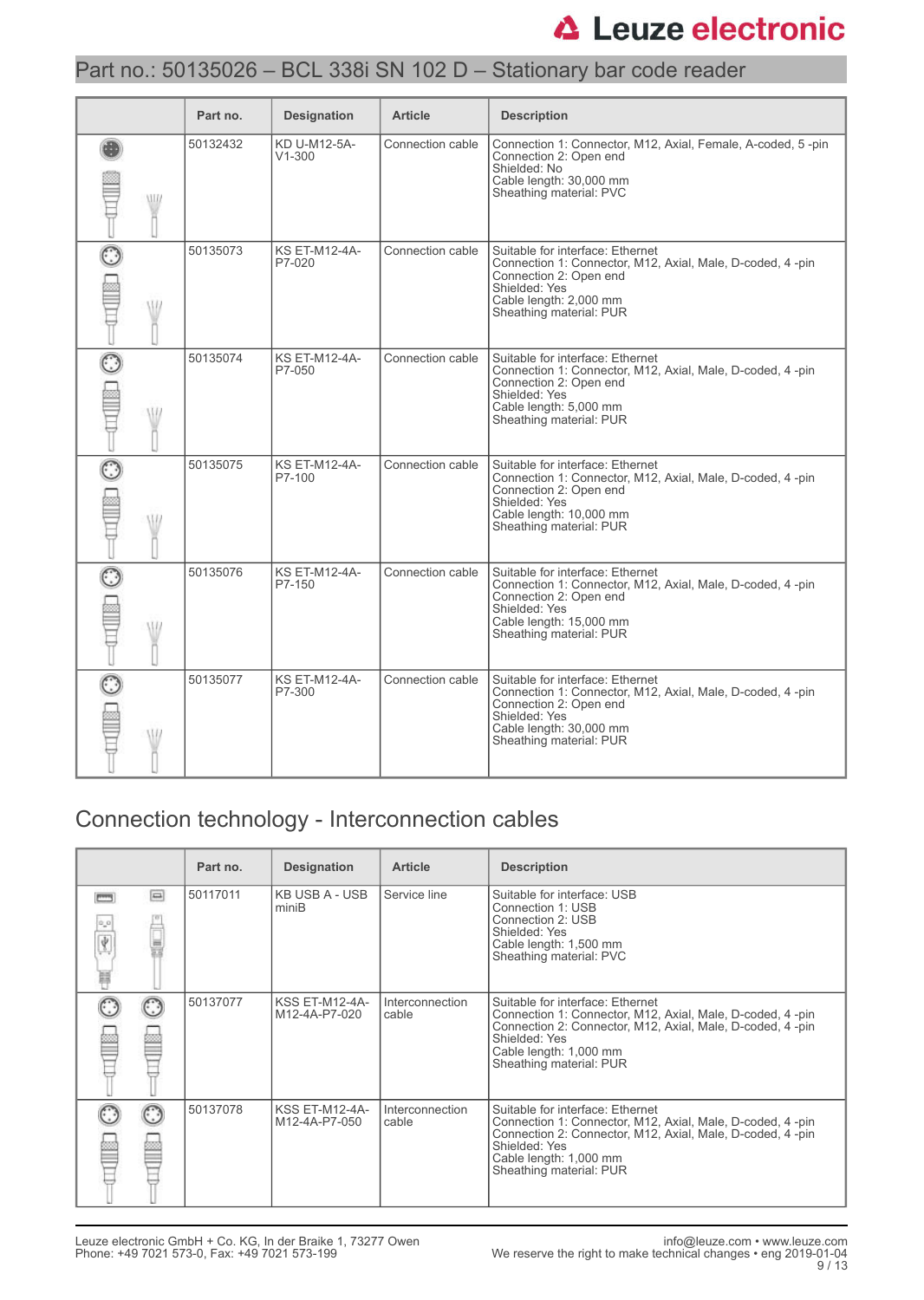## Part no.: 50135026 – BCL 338i SN 102 D – Stationary bar code reader

|         |                       | Part no. | <b>Designation</b>                     | <b>Article</b>                  | <b>Description</b>                                                                                                                                                                                                                |
|---------|-----------------------|----------|----------------------------------------|---------------------------------|-----------------------------------------------------------------------------------------------------------------------------------------------------------------------------------------------------------------------------------|
|         |                       | 50137079 | <b>KSS ET-M12-4A-</b><br>M12-4A-P7-100 | Interconnection<br>cable        | Suitable for interface: Ethernet<br>Connection 1: Connector, M12, Axial, Male, D-coded, 4-pin<br>Connection 2: Connector, M12, Axial, Male, D-coded, 4-pin<br>Shielded: Yes<br>Cable length: 10.000 mm<br>Sheathing material: PUR |
| $\odot$ |                       | 50137080 | <b>KSS ET-M12-4A-</b><br>M12-4A-P7-150 | <b>Interconnection</b><br>cable | Suitable for interface: Ethernet<br>Connection 1: Connector, M12, Axial, Male, D-coded, 4-pin<br>Connection 2: Connector, M12, Axial, Male, D-coded, 4-pin<br>Shielded: Yes<br>Cable length: 15,000 mm<br>Sheathing material: PUR |
|         | ♤<br>0<br>Ū           | 50135080 | <b>KSS ET-M12-4A-</b><br>RJ45-A-P7-020 | <b>Interconnection</b><br>cable | Suitable for interface: Ethernet<br>Connection 1: Connector, M12, Axial, Male, D-coded, 4-pin<br>Connection 2: RJ45<br>Shielded: Yes<br>Cable length: 2,000 mm<br>Sheathing material: PUR                                         |
|         | ⇔<br>U<br>$\sim$<br>ī | 50135081 | KSS ET-M12-4A-<br>RJ45-A-P7-050        | Interconnection<br>cable        | Suitable for interface: Ethernet<br>Connection 1: Connector, M12, Axial, Male, D-coded, 4 -pin<br>Connection 2: RJ45<br>Shielded: Yes<br>Cable length: 5,000 mm<br>Sheathing material: PUR                                        |
|         | ⇔<br>ū<br>ō<br>Ū      | 50135082 | <b>KSS ET-M12-4A-</b><br>RJ45-A-P7-100 | Interconnection<br>cable        | Suitable for interface: Ethernet<br>Connection 1: Connector, M12, Axial, Male, D-coded, 4-pin<br>Connection 2: RJ45<br>Shielded: Yes<br>Cable length: 10,000 mm<br>Sheathing material: PUR                                        |
|         | ⇔<br>u<br>D           | 50135083 | <b>KSS ET-M12-4A-</b><br>RJ45-A-P7-150 | Interconnection<br>cable        | Suitable for interface: Ethernet<br>Connection 1: Connector, M12, Axial, Male, D-coded, 4-pin<br>Connection 2: RJ45<br>Shielded: Yes<br>Cable length: 15,000 mm<br>Sheathing material: PUR                                        |
|         | ♤<br>₫<br>ō           | 50135084 | <b>KSS ET-M12-4A-</b><br>RJ45-A-P7-300 | Interconnection<br>cable        | Suitable for interface: Ethernet<br>Connection 1: Connector, M12, Axial, Male, D-coded, 4-pin<br>Connection 2: RJ45<br>Shielded: Yes<br>Cable length: 30,000 mm<br>Sheathing material: PUR                                        |

## Connection technology - Connectors

| Part no. | <b>Designation</b> | <b>Article</b> | <b>Description</b>                                        |
|----------|--------------------|----------------|-----------------------------------------------------------|
| 50108991 | D-ET1              | Connector      | Suitable for interface: Ethernet<br>Connection: RJ45      |
| 50020501 | KD 095-5A          | Connector      | Connection: Connector, M12, Axial, Female, A-coded, 5-pin |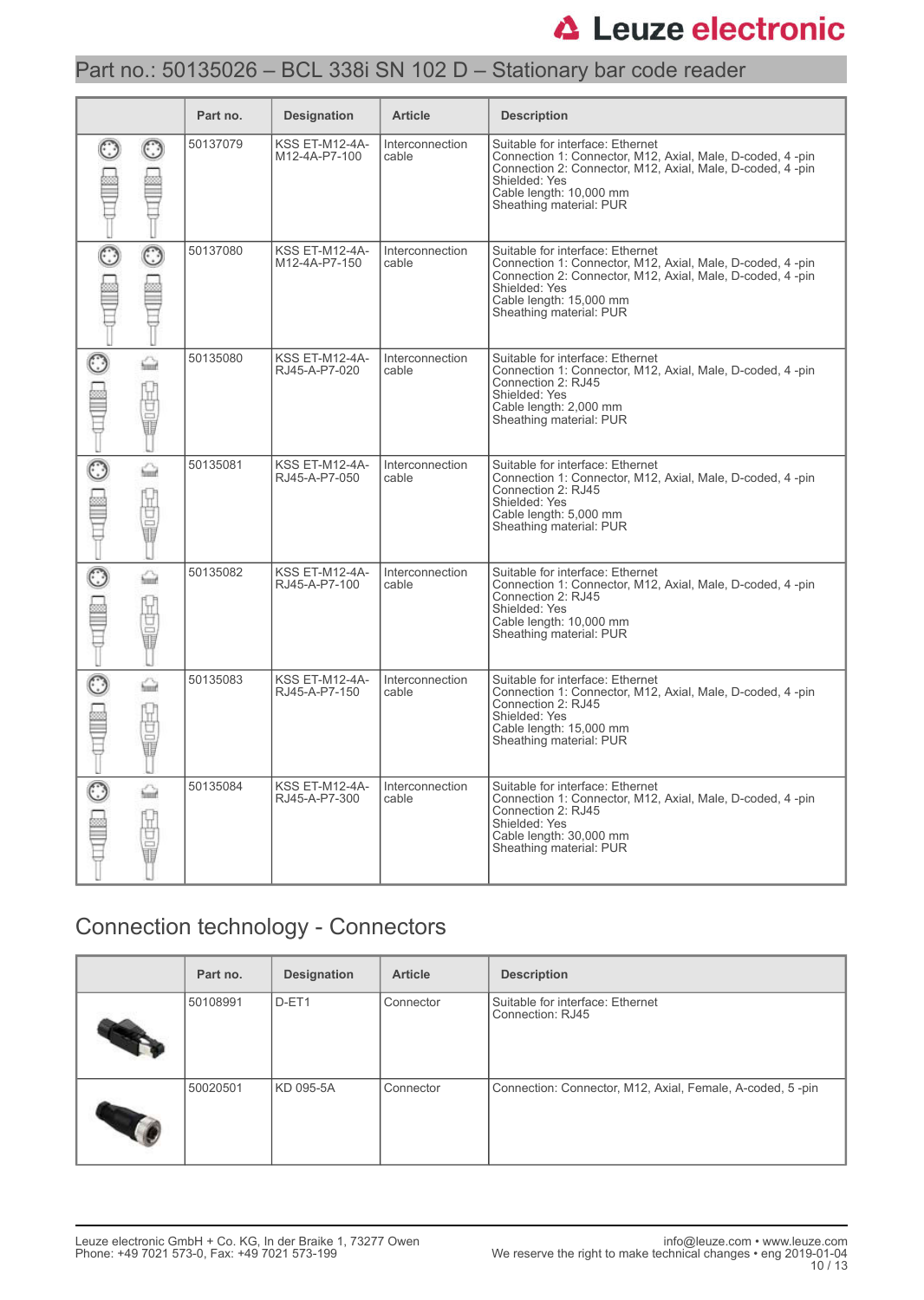## Part no.: 50135026 – BCL 338i SN 102 D – Stationary bar code reader

| Part no. | <b>Designation</b> | <b>Article</b> | <b>Description</b>                                                                          |
|----------|--------------------|----------------|---------------------------------------------------------------------------------------------|
| 50112155 | S-M12A-ET          | Connector      | Suitable for interface: Ethernet<br>Connection: Connector, M12, Axial, Male, D-coded, 4-pin |

## Connection technology - Terminal boxes

| Part no.   | <b>Designation</b> | <b>Article</b>  | <b>Description</b>                                                                                                                                         |
|------------|--------------------|-----------------|------------------------------------------------------------------------------------------------------------------------------------------------------------|
| 50134929 * | ME 338 103         | Connection unit | Suitable for: BCL 338i, BPS 338i<br>Suitable for interface: EtherCAT<br>Number of connections: 4 Piece(s)<br>Connection: Cable with connector, M12, 900 mm |
| 50134927 * | ME 338 104         | Connection unit | Suitable for: BCL 348i<br>Suitable for interface: PROFINET<br>Number of connections: 5 Piece(s)<br>Connection: Cable with connector, M12, 900 mm           |
| 50134928 * | ME 338 214         | Connection unit | Suitable for: BCL 348i<br>Suitable for interface: PROFINET<br>Number of connections: 5 Piece(s)<br>Connection: Cable with connector, M12, 600 mm           |
| 50134931 * | MK 338             | Connection unit | Suitable for: BCL 338i, BPS 338i<br>Suitable for interface: EtherCAT<br>Number of connections: 4 Piece(s)<br>Connection: Terminal                          |
| 50134930 * | <b>MS 338</b>      | Connection unit | Suitable for: BCL 338i, BPS 338i<br>Suitable for interface: EtherCAT<br>Number of connections: 4 Piece(s)<br>Connection: Connector, M12                    |

\* Necessary accessories, please order separately

## Connection technology - Adapters

| Part no. | <b>Designation</b>        | <b>Article</b> | <b>Description</b>                                                                                                                                |
|----------|---------------------------|----------------|---------------------------------------------------------------------------------------------------------------------------------------------------|
| 50109832 | KDS ET-M12 /<br>RJ45 W-4P | Adapter        | Suitable for: Ethernet<br>Number of connections: 2 Piece(s)<br>Connection 1: Connector, M12, Angled, Female, D-coded, 4-pin<br>Connection 2: RJ45 |

## Mounting technology - Mounting brackets

|                 | Part no. | <b>Designation</b> | <b>Article</b>  | <b>Description</b>                                                                                                                                                                                                                                                   |
|-----------------|----------|--------------------|-----------------|----------------------------------------------------------------------------------------------------------------------------------------------------------------------------------------------------------------------------------------------------------------------|
| $\sqrt{2}$<br>× | 50121433 | I BT 300 W         | Mounting device | Contains: 4x M4 x 10 screw, 4x position washers, 4x lock<br>washers<br>Design of mounting device: Angle, L-shape<br>Fastening, at system: Through-hole mounting<br>Mounting bracket, at device: Screw type<br>Type of mounting device: Adjustable<br>Material: Metal |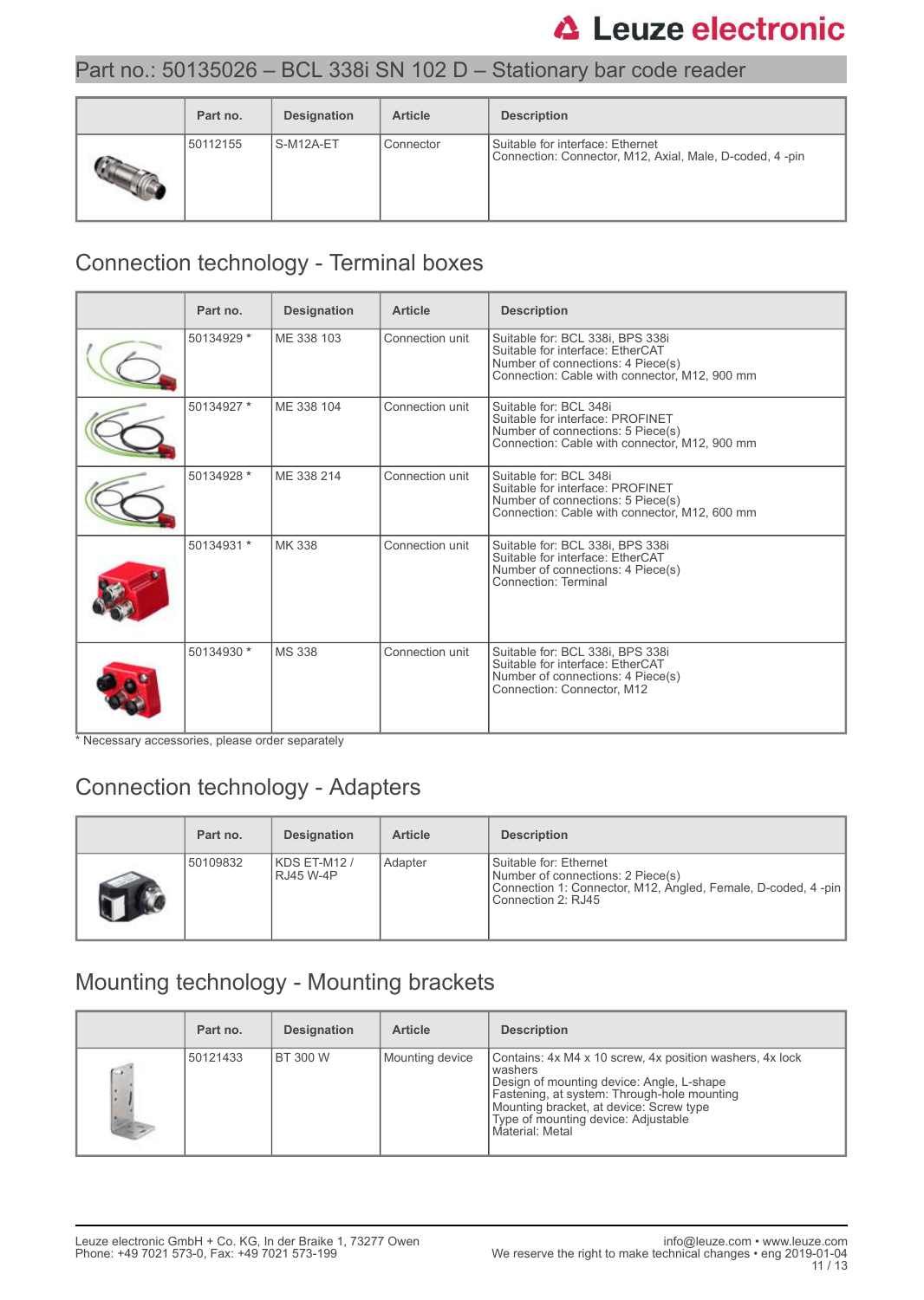## Part no.: 50135026 – BCL 338i SN 102 D – Stationary bar code reader

## Mounting technology - Rod mounts

| Part no. | <b>Designation</b> | <b>Article</b>  | <b>Description</b>                                                                                                                                                                                                                                                                                            |
|----------|--------------------|-----------------|---------------------------------------------------------------------------------------------------------------------------------------------------------------------------------------------------------------------------------------------------------------------------------------------------------------|
| 50121434 | BT 300 - 1         | Mounting device | Contains: 4x M4 x 10 screw, 4x position washers, 4x lock<br>washers<br>Design of mounting device: Mounting system<br>Fastening, at system: For 12 mm rod, For 14 mm rod, For 16<br>mm rod<br>Mounting bracket, at device: Screw type<br>Type of mounting device: Turning, 360°, Adjustable<br>Material: Metal |
| 50027375 | <b>BT 56</b>       | Mounting device | Functions: Static applications<br>Design of mounting device: Mounting system<br>Fastening, at system: For 16 mm rod, For 18 mm rod, For 20<br>mm rod<br>Mounting bracket, at device: Clampable<br>Material: Metal<br>Tightening torque of the clamping jaws: $8 N·m$                                          |
| 50121435 | BT 56 - 1          | Mounting device | Functions: Static applications<br>Design of mounting device: Mounting system<br>Fastening, at system: For 12 mm rod, For 14 mm rod, For 16<br>mm rod<br>Mounting bracket, at device: Clampable<br>Material: Metal<br>Tightening torque of the clamping jaws: $8 N·m$                                          |

## Mounting technology - Other

| Part no. | <b>Designation</b> | <b>Article</b>   | <b>Description</b>                                                                                                        |
|----------|--------------------|------------------|---------------------------------------------------------------------------------------------------------------------------|
| 50111224 | <b>BT 59</b>       | Mounting bracket | Fastening, at system: Groove mounting<br>Mounting bracket, at device: Clampable<br>Material: Metal                        |
| 50124941 | <b>BTU 0300M-W</b> | Mounting device  | Fastening, at system: Through-hole mounting<br>Mounting bracket, at device: Clampable, Groove mounting<br>Material: Metal |

## Reflective tapes for standard applications

| Part no. | <b>Designation</b>              | <b>Article</b> | <b>Description</b>                                                                                                                                        |
|----------|---------------------------------|----------------|-----------------------------------------------------------------------------------------------------------------------------------------------------------|
| 50106119 | REF 4-A-100x100 Reflective tape |                | Design: Rectangular<br>Reflective surface: 100 mm x 100 mm<br>Material: Plastic<br>Chemical designation of the material: PMMA<br>Fastening: Self-adhesive |